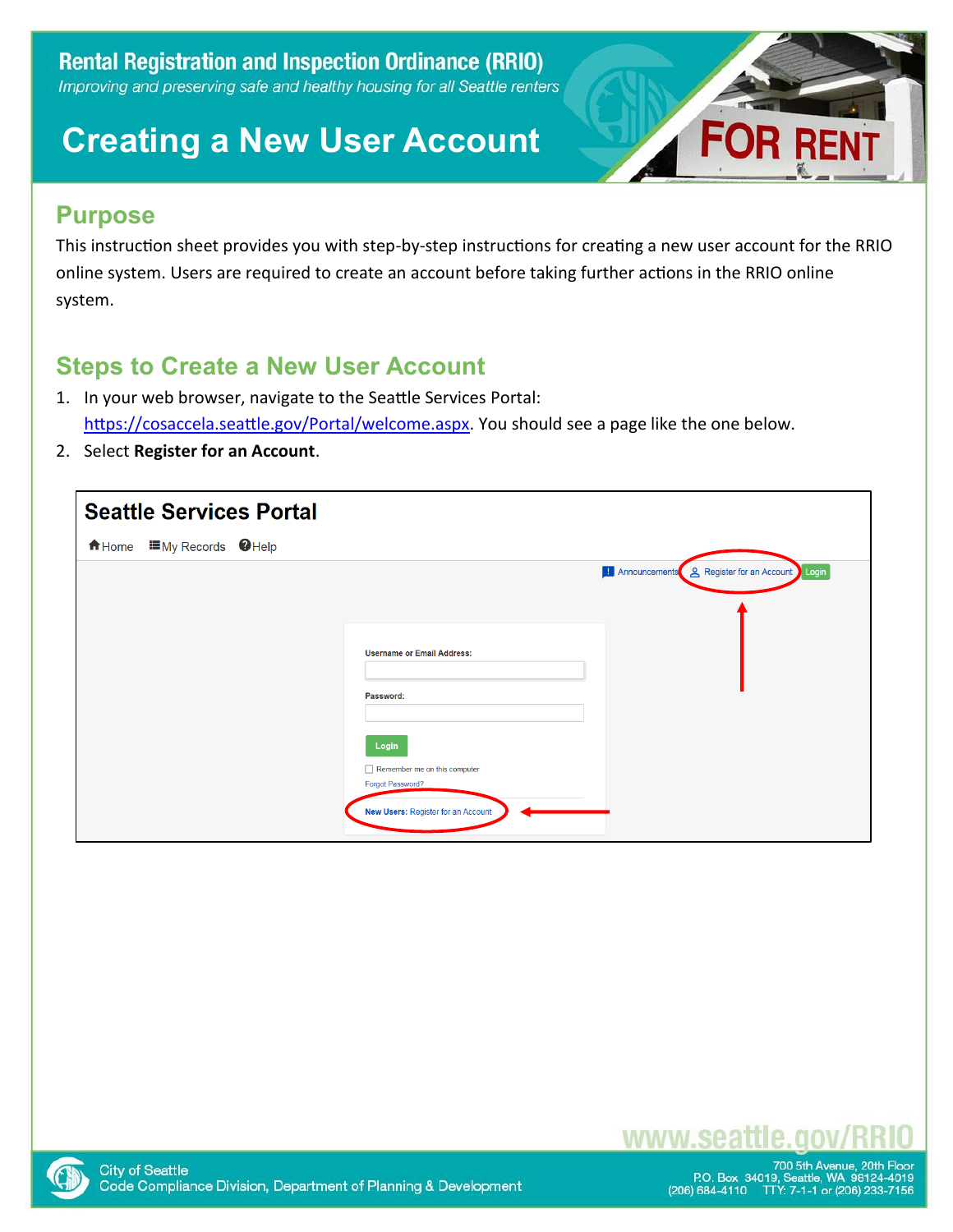3. On the next page, read and accept the terms for account registration by checking the box. Then click **Continue Registration**.



4. Complete the login information section. Enter your email address and desired password. Think of and enter a security question and then input the answer. These are all required fields.

| <b>Account Registration Step 2:</b><br><b>Enter/Confirm Your Account Information</b> |           |  |
|--------------------------------------------------------------------------------------|-----------|--|
| Login Information                                                                    |           |  |
| * User Name:                                                                         | Q         |  |
| <b>Email Address:</b>                                                                |           |  |
| * Password:                                                                          | Q         |  |
| <b>Type Password Again:</b>                                                          |           |  |
| * Enter Security Question:                                                           | $\bullet$ |  |
| * Answer:                                                                            | ℯ         |  |
|                                                                                      |           |  |



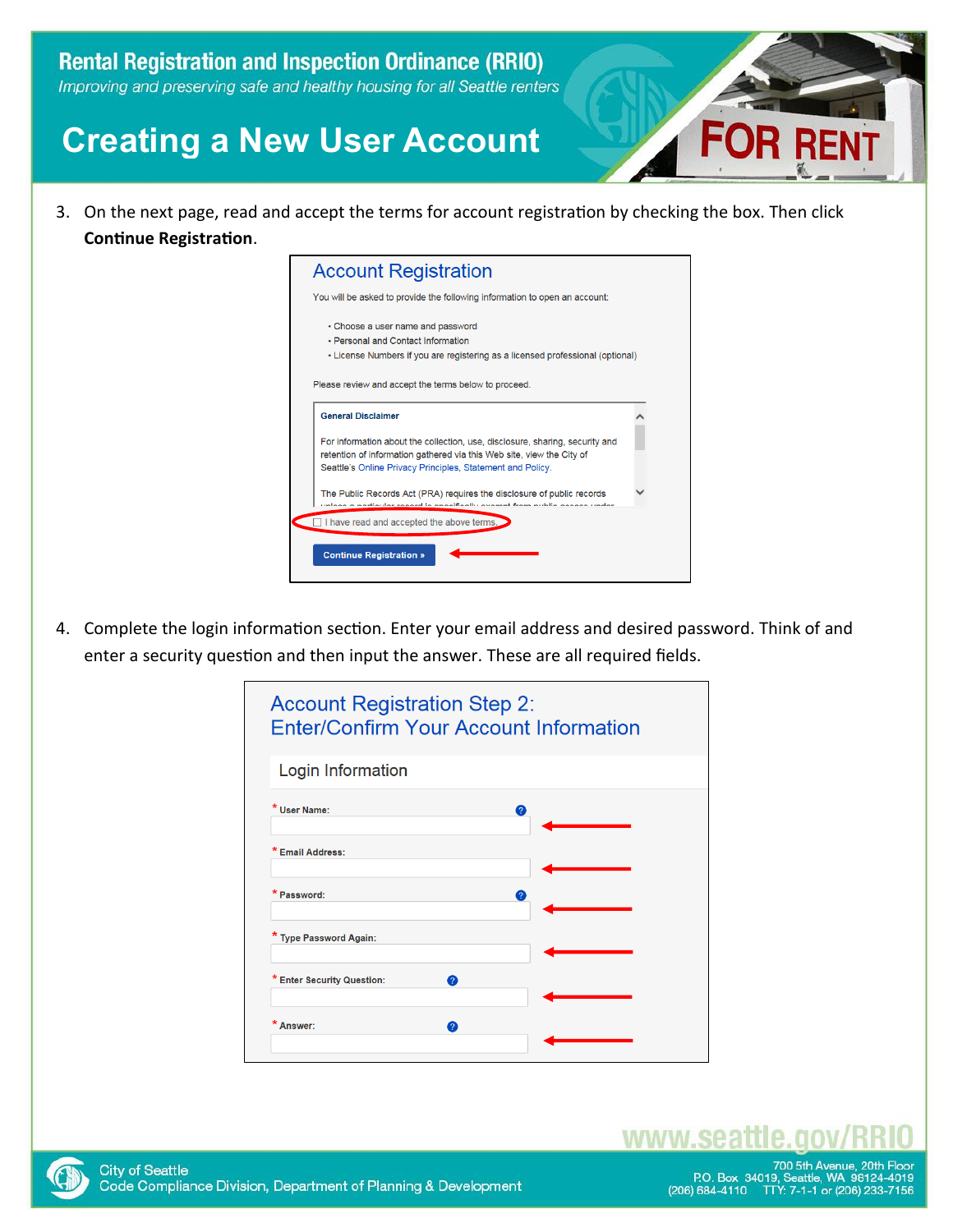

5. After completing the login section, continue down the page to Contact Information section. Click the **Add New** button.



6. Select either Individual or Organization from the Type dropdown menu, then click **Continue**.

| <b>Select Contact Type</b>                | x |
|-------------------------------------------|---|
| Type:<br>--Select--                       |   |
| <b>Discard Changes</b><br><b>Continue</b> |   |



www.seattle.gov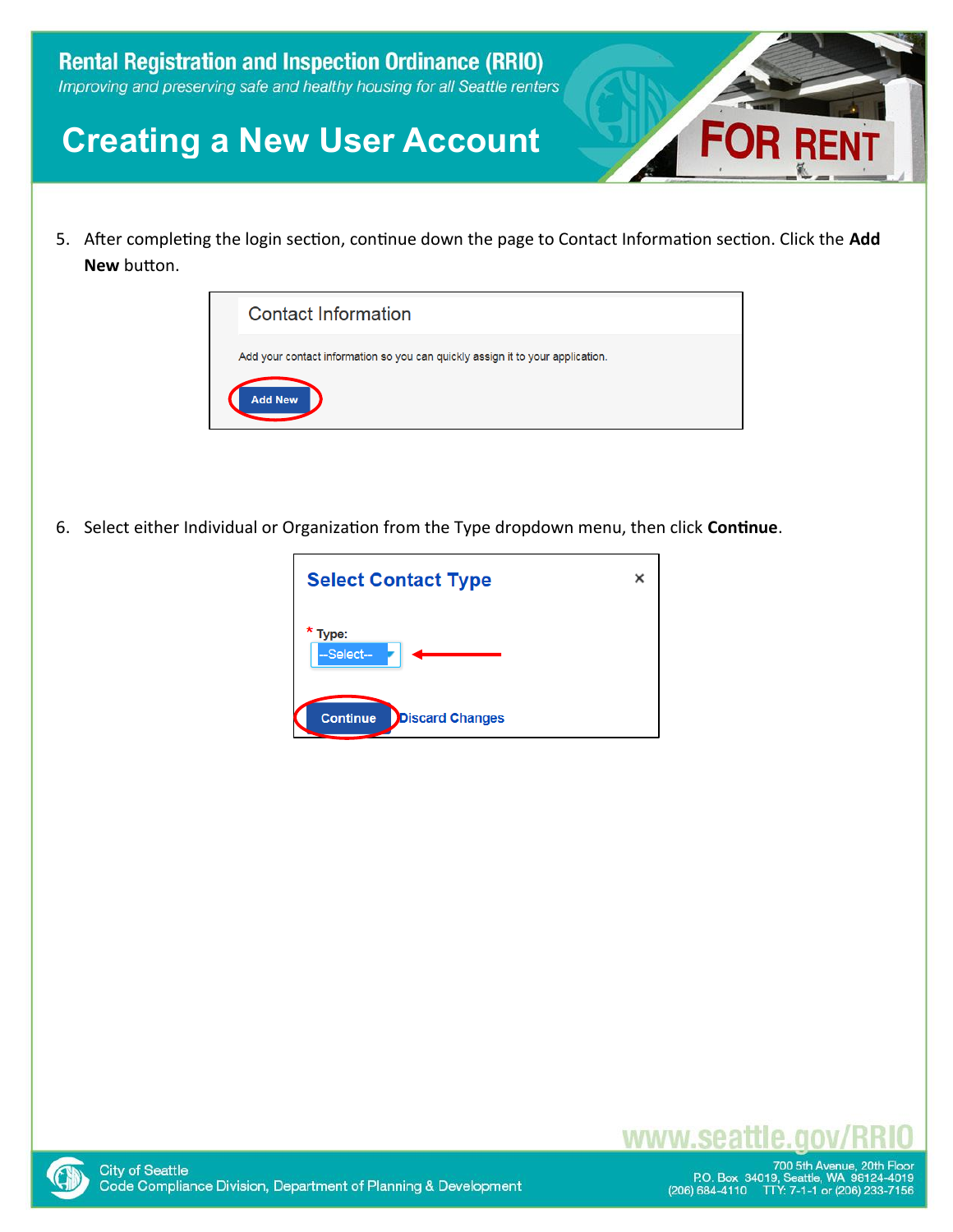

7. Enter your contact information. The required fields vary depending on if you are registering as an individual or an organization. Completing all fields will allow you to take advantage of the system's "autofill" feature in future steps. After you have entered your contact information, click **Continue**.

#### **If registering as an individual:**

You do not have the option to list a company name.

#### **If registering as an organization:**

• You should provide an individual contact name for the Organization Representative.

| <b>Contact Information</b>         |                        |        |  |
|------------------------------------|------------------------|--------|--|
| <b>Organization Representative</b> |                        |        |  |
| * Address Line 1:                  |                        |        |  |
| <b>Address Line 2:</b>             |                        |        |  |
| $*$ City:                          | $*$ State:             | * Zip: |  |
| <b>SEATTLE</b>                     | <b>WA</b>              |        |  |
| Country:                           |                        |        |  |
| <b>United States</b>               | ▼                      |        |  |
| $*$ Phone:<br>$(+ 1)$<br>D         |                        |        |  |
| $*$ Email:                         |                        |        |  |
| Continue<br>Clear                  | <b>Discard Changes</b> |        |  |